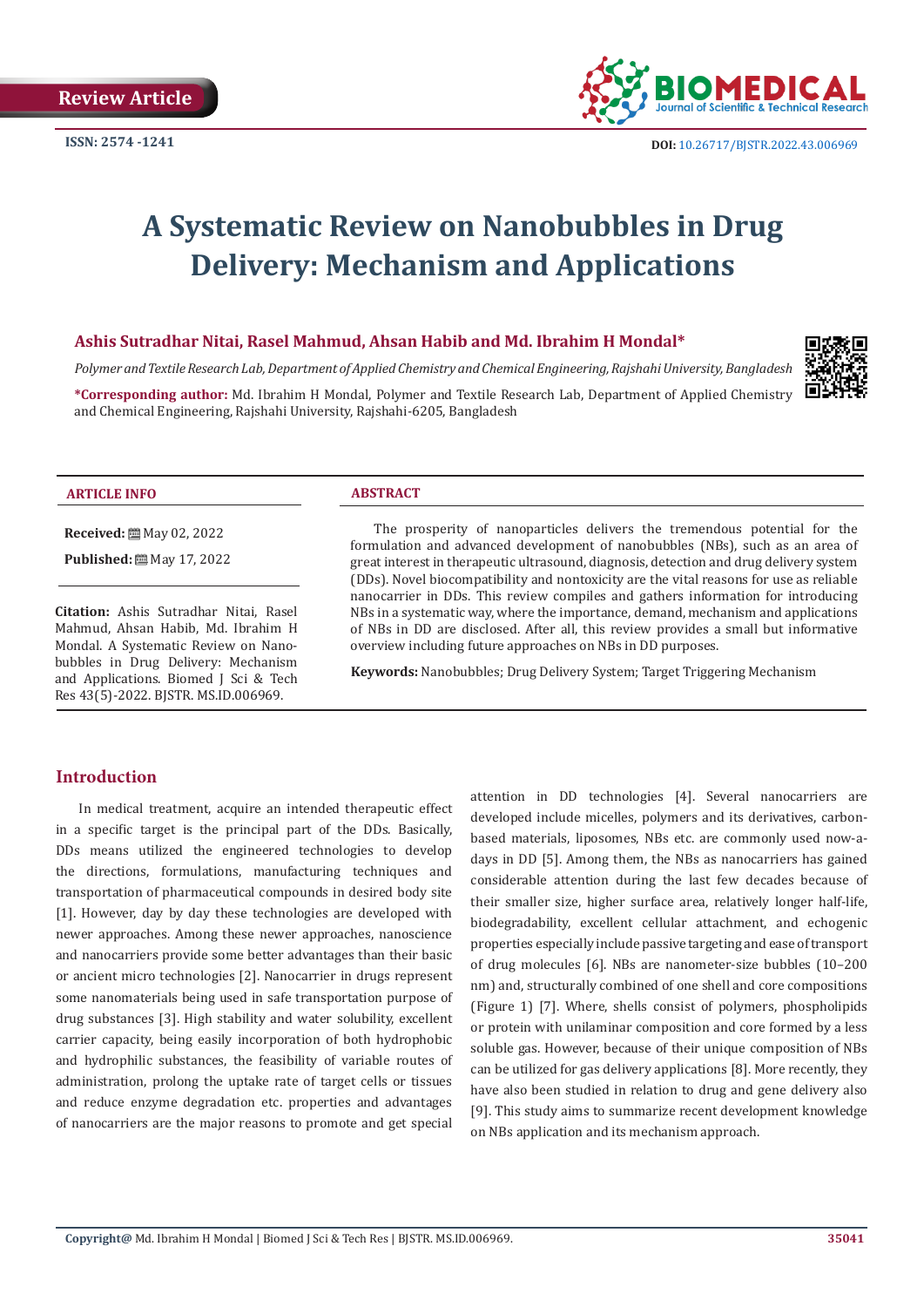

#### **Drug Delivery Systems (DDs)**

Basically, two types of targeting drug delivery systems are used such as:

**(I)** Active targeted which is called smart drug delivery and based on ligands affiliation to receptors)

**(II)** Passive targeted that is based on the retention effect (EPR) and improved permeability [10].

**Active System:** In this drug delivery system, a fixed amount of a diagnostic or therapeutic drug or both is delivered to a targeted diseased area of the organ in the body. In traditional chemotherapy, it is impossible to distribute the drug in a specific area of the organ for some drawbacks. Modified Drug-loaded NBs by the addition of ligands or special chemical or physical structures are used for determination by specific receptors/antigens on target cells and distributed the drug in whole cells of the body and decreased cytotoxicity and the side effects of the drugs on healthy organs and cells. Smart nanoparticles vehicles have been accepted to treat human cancers [10]. An active targeted drug which loaded into nanoparticles/NBs enhances the ability to make the nanoparticles more specific for the targeting site. Active targeted drug is accomplished in several ways. One way is to know the receptor's nature on the cell [11]. By using transferrin as the cell-specific ligand this form was found successful. The transferrin was attached to the nanoparticle which possesses transferrin-receptor treated endocytosis mechanisms on cell membrane which increases uptake to target tumor cells. Active targeted drug delivery can be achieved by using magneto liposomes, which acts as a contrast agent in MRI (magnetic resonance imaging) [11]. Thus, magnetic positioning could help to deliver a specific drug to a desired region of the body by grafting liposomes with the drug. Another active triggering mechanism depends on the redox potential. active targeting can be

found through a peptide-based targeting system [12].

Passive System: In passive targeting, the drug's success is directly related to circulation time [13]. This is accomplished by covering the NBs with some sort of coating. One of them is polyethylene glycol (PEG) which is added to the surface of the NBs and performs as hydrophilic. This allows water molecules to bind to the oxygen molecules on PEG through hydrogen bonding. Due to this bond, a hydration film is formed around the nanoparticle to make the substance antiphagocytic. By these hydrophobic interactions, the drug-loaded nanoparticles are able to circulate for a long time [14]. To perform in this mechanism of passive targeting, nanoparticles within the size of 10 and 100 nanometers have been found to circulate for longer periods of time in a systematic way [15]. By proper utilization of both active and passive targeting, a drug-loaded NBs has a vast advantage over the conventional drug. It has the ability to circulate throughout the body for a longer period of time until it is successfully attached to its target area through the use of cell-specific ligands, pH-responsive materials, or magnetic positioning. Thus, the drug-loaded NBs affecting only diseased tissue, side effects will be reduced much more than conventional drugs [16]. So, point of view, NBs have achieved this property and gained attention in DDs. For example, a peptide-based (part of NBs shell) drug targeting system can also be achieved active targeting [12].

# **Demand for Nanobubbles in Advanced Drug Delivery Systems**

NBs play a great role in alternative treatments and as thrombolytic agents. In the treatment of peripheral arterial occlusions and acute stroke, their action is accelerated by ultrasound. NBs are a non-harmful technique to reduce tumor cell growth, shorten recurrence, and reduce severe drug side effects in combination therapy [17]. In comparison to bulk systems, NBs show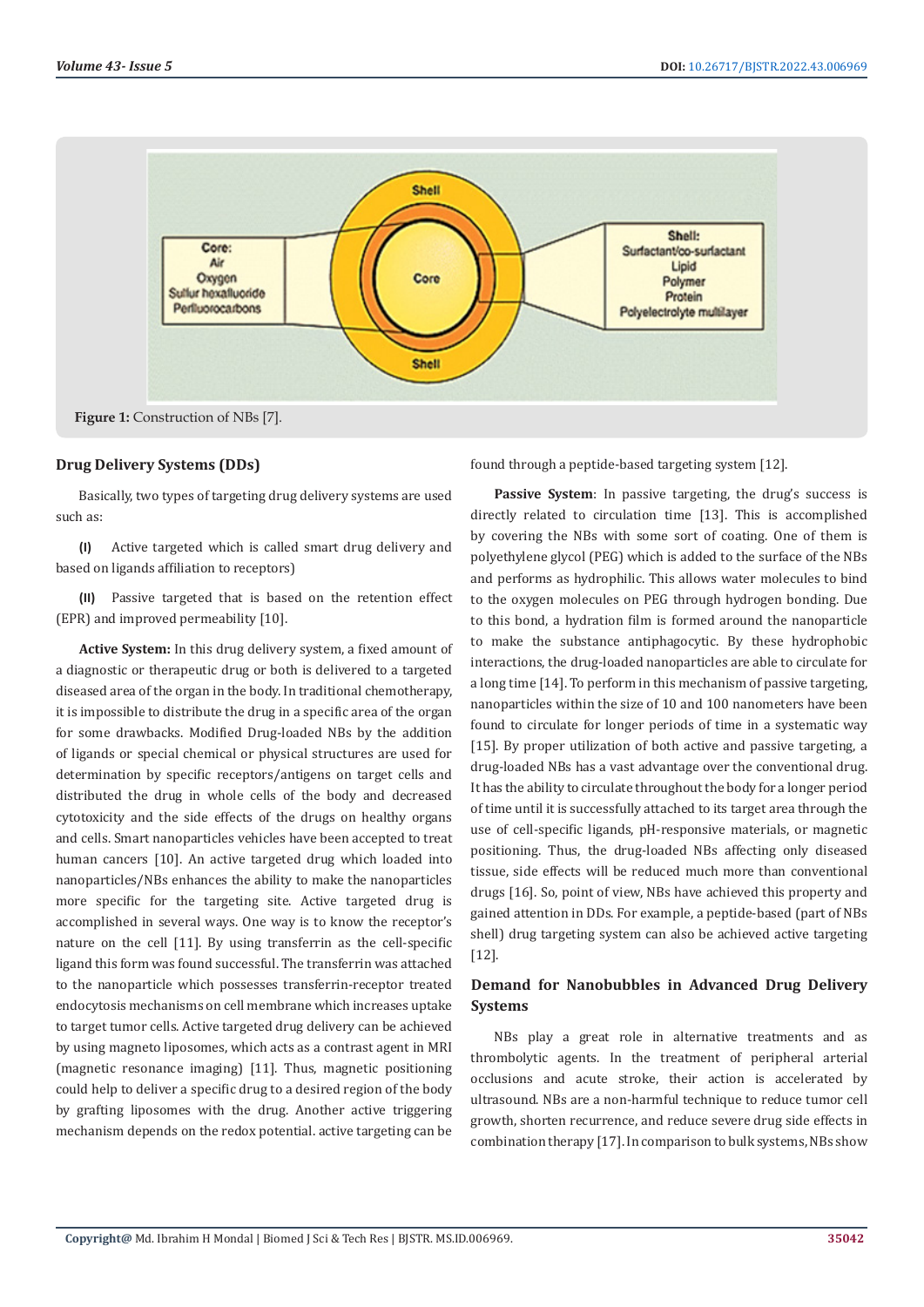less surface tension. All these parameters depend on the presence of the substrate and nanobubble size, which ultimately affect stability [18]. Microbubbles have been mainly used in contrastenhanced ultrasound for imaging of systemic circulation of blood, but they have limited application in tissue penetration. They cannot be visualized at a resolution of 50–100 mm but can be modified by activatable imaging probes inserted at protease cleavage sites. NBs explore the compressible surface and are found useful for ultrasound imaging. Using a combination of nanoparticles and NBs, tumors are imaged and stabilized using block copolymers. This has been considered a successful procedure for medical diagnostics. The small size, surface charge, and presence of nanobodies provide a guide to developing a new type of ultrasound-targeted NBs [19,20].

#### **Effects of Nanobubbles in Target Trigering Mechanism**

During proper delivery of drug carriers to their specific targets without sound effects on good cells, two things follow by the carrier are urgently needed. One of them, an additional mechanism that

has the potential capability to detect the target site and, another crucial requirement is a triggering mechanism of the carrier, which maintains limited drug release into the target [21]. After all, based on these requirements, targeted NBs as nanocarriers gained considerable attention in efficient DDs caused by their capability in achieving the maximum accumulation of cytotoxic agents in a specific pathology [7]. This approach modifying drug biodistribution and pharmacokinetics. And can also improve the effectiveness of treatment with limit side effects. Targeted delivery may be achieved passively or actively [21] broadly discussed in Section II. However, during tumor selectivity, NBs are help to surface modifications that enhance their signal in the selection and reduce nonspecific toxicity. Targeting NBs through surface modifications is also considered an interesting theranostic approach [7]. In the last decade, (Jiang, et al. [22]) developed a novel Herceptin targeted nanobubble system as a promising carrier for diagnosing and evaluating the treatment feedback of Her-2-positive breast cancer. Which, provide efficiently penetrated tumor tissue *in vivo* and proper binding with tumor cells *in vitro* without toxic effects *in vitro* and *in vivo* (Figure 2) [22].



On another side, a triggering mechanism is a vital method in DD, which controlling the span, rate, and compartment of drug release with proper adjustment. Generally, it is classified into two sections including an internal (enzymes, pH, etc.) and external trigger (temperature, laser, ultrasonic waves, alternating magnetic fields, etc.) [23]. In internal, the inherent pathological features of malignant tissues are utilized by enzyme triggering. During this process, increased specific enzyme activity in a tumor site, which soundly impacts the NBs (drug carriers) and its drug release property [24]. In addition, utilizes a class of carriers designed to be responsive to pH changes by used pH-triggering. In a pH-triggered release, nanocarriers are stable in light alkaline pH (pH 7.4) for normal tissue and stable in more (relatable) acidic pH (pH~6.5) for tumor tissue. So, they become destabilized and release their payloads, when crossing the limit [25]. In contrast, the rate of drug release can directly increase the result of external triggers and also stimulate internal triggers. For example, ultrasound (US)

can enhance the rate of drug release from carriers directly (via its mechanical interactions) and indirectly (by warming the medium and due to its thermal interactions). In general, drug carriers for DD are usually designed to be operative at 37˚C. So, due to increasing the surface temperature of carriers with destabilizing and thereby facilitates in drug-releasing, external triggers (e.g., laser, US, microwaves, alternating magnetic field, etc.) can be used nowadays [26]. Both of them, NBs with external triggers especially include ultrasonic responsive mechanisms are broadly used nowadays in DDs. For example, recently Takahashi & Negishi [9] discussed broadly on NBs with ultrasound triggering for drug and gene delivery.

# **Application of Nanobubbles in Various Drug Delivery**

NBs can be loaded with gases, small molecules and macromolecules, either hydrophilic or lipophilic ones. In the treatment of tumors, oxygen NBs are used by inducing heritable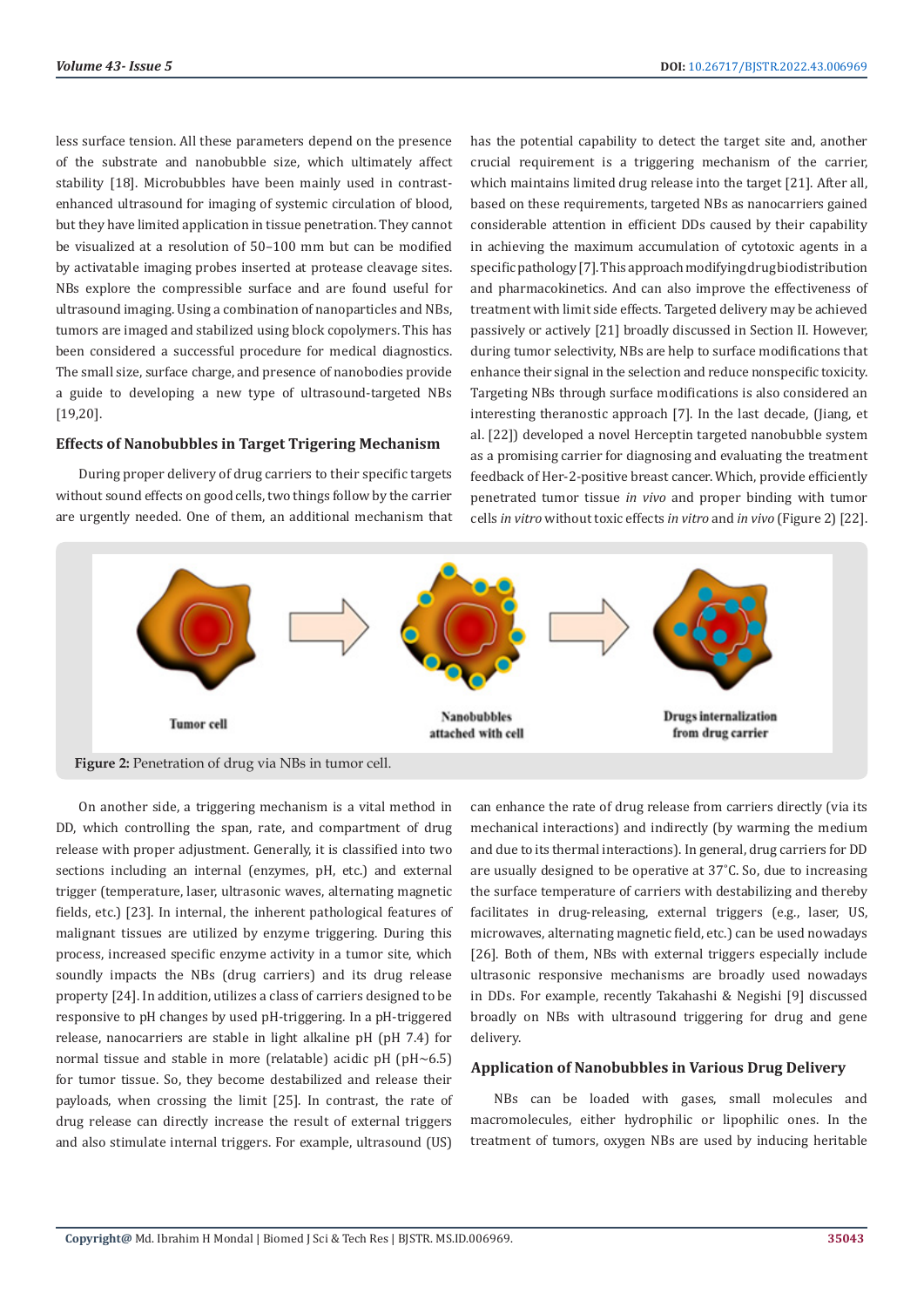changes in gene expression like global 5mC DNA methylation in hypoxic neoplasia cells [27]. NBs play an important role in alternative treatments and as thrombolytic agents [17]. In the treatment of acute stroke and peripheral arterial occlusions, their action is accelerated by ultrasound. Plasmonic NBs used in gene therapy directly act on cells for targeted gene transfection. Gene transfection methods employ heating, macro-bubbles, optical interruption, and shock wave origination [28]. NBs act as carriers alone and in combination with ultrasonic irradiation energy in the treatment of cancer. When exposed to a laser, NBs cause a short burst effect that adheres to cancer cells and release the

drugs into the affected area. This is very useful in the treatment of multidrug-resistant breast cancer and drug-sensitive ovarian cancer. The treatment of Anaplastic thyroid cancer was studied using extracorporeal shock waves and NBs loaded with doxorubicin [29]. In bimodal therapy, novel sorafenib-loaded NBs are prepared to treat hepatocellular carcinoma under exposure to ultrasound [30]. NBs are useful in various neurodegenerative disorders. RNS60 containing charge-stabilized NBs in saline has been used to treat Parkinson's disease. The drug apomorphine in the form of perfluorocarbon NBs is delivered [31]. The applications of NBs in Drug Delivery is shown in (Figure 3).



# **Conclusion**

NBs have many advantages; the most important is their target specificity, which means that they affect only tumor cells. The structural versatility of NBs allows efficient incorporation with a high payload of several active molecules, in other words, therapeutic gases, drugs, genes and biological molecules. This nanocarrier provides an innovative multifunctional DD platform that is suitable for a range of therapeutic applications and administration routes. However, in this review article, we summarize the overall thing systematically about NBs in DDs. Firstly, we introduce a small overview of DDs and correlates with NBs drug carriers. Then we are focused on the demands or advantages of NBs in DDs, where we comparatively discuss with other nanocarriers. In the last part, we summarize the mechanism of NBs (target identification and triggering process) and its recent and advanced applications in DD.

# **Future Prospects**

Although many achievements have been attained, there are important challenges that need to be resolved to make more efficient nanobubbles as suitable nanocarriers for potential clinical application. Future studies are required to evaluate:

- **A.** During the US responsive NBs in DD, fully avoided the damage of healthy tissue including DNA are the major challenges in recent development. So, in the future, required to solve this problem via using advanced and more effective technology in NBs.
- **B.** Future studies should be focused on enhancing the therapeutic effect and the development of a nanobubble-based theranostic platform.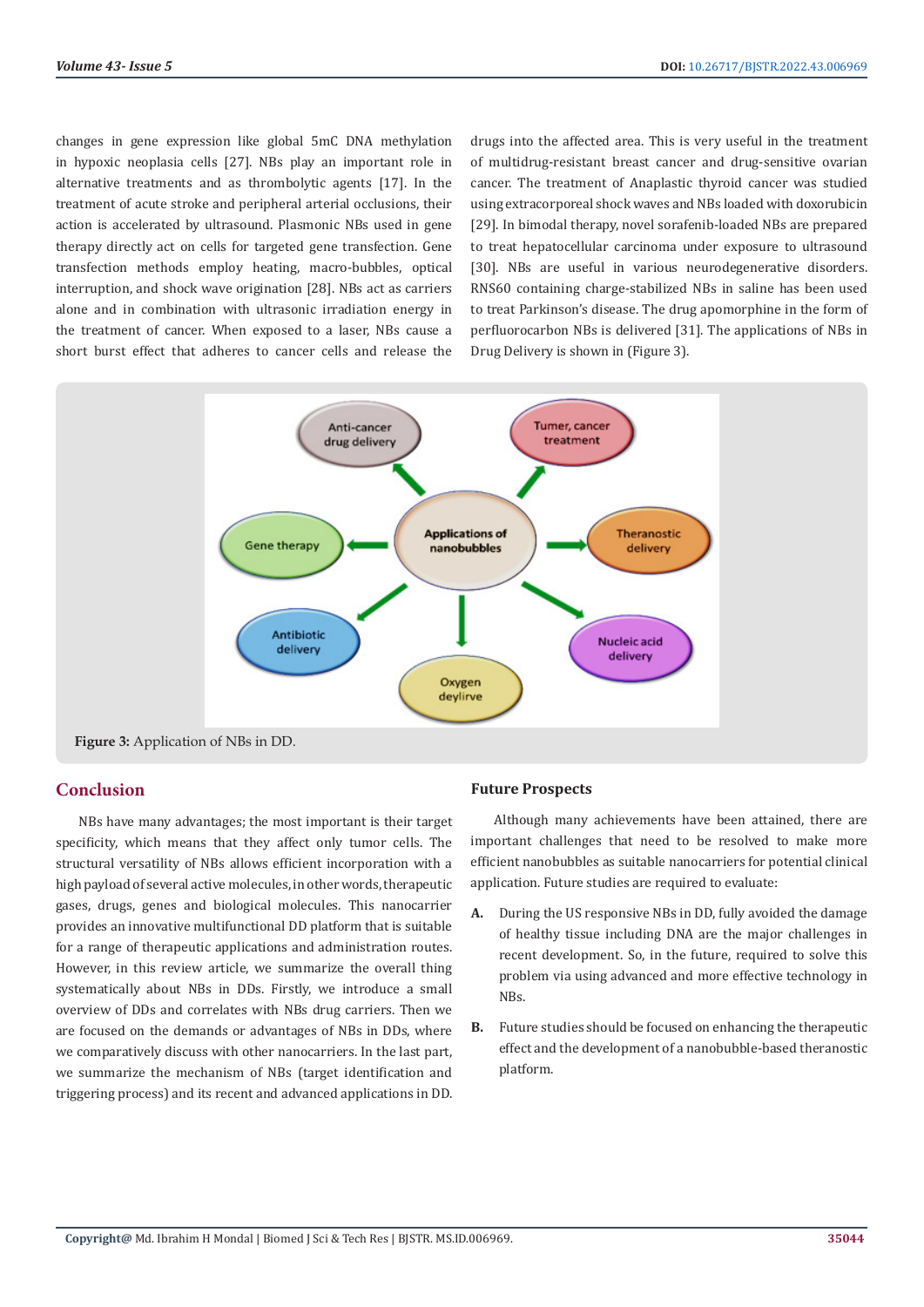**C.** According to the recent challenges (i.e to detect pulmonary and pleural conditions and in the treatment of lung diseases such as coronavirus disease 2019 (COVID-19)), clinical systems need a reliable US responsive carrier to overcome these challenges. So, in the future studies are required to evaluate the impact of US responsive NBs in COVID-19 purpose.

### **References**

- 1. Lavik EB, Kuppermann BD, Humayun MS (2013) Chapter 38: Drug delivery, In: Retina (5<sup>th</sup> Edn.)., vol. 1), In: Ryan SJ, Sadda SR, Hinton DR, Saunders WB (Eds.)., Elsevier London, pp. 734-745.
- 2. [Chamundeeswari M, Jeslin J, Verma ML \(2019\) Nanocarriers for drug](https://link.springer.com/article/10.1007/s10311-018-00841-1)  [delivery applications. Environmental Chemistry Letters 17: 849-865.](https://link.springer.com/article/10.1007/s10311-018-00841-1)
- 3. [Patra JK, Das D, Fraceto LF, Campos EVR, Rodriguez-Torres MP, et al.](https://jnanobiotechnology.biomedcentral.com/articles/10.1186/s12951-018-0392-8)  [\(2018\) Nano based drug delivery systems: recent developments and](https://jnanobiotechnology.biomedcentral.com/articles/10.1186/s12951-018-0392-8)  [future prospects. Journal of Nanobiotechnology 16: 71.](https://jnanobiotechnology.biomedcentral.com/articles/10.1186/s12951-018-0392-8)
- 4. [Chime SA, Onyishi IV \(2013\) Lipid-based drug delivery systems \(LDDS\):](https://academicjournals.org/journal/AJPP/article-abstract/8F6384E42625)  [Recent advances and applications of lipids in drug delivery. African](https://academicjournals.org/journal/AJPP/article-abstract/8F6384E42625)  [Journal of Pharmacy and Pharmacology 7\(48\): 3034-3059](https://academicjournals.org/journal/AJPP/article-abstract/8F6384E42625)
- 5. Siafaka PI, Okur NÜ[, Karantas ID, Okur ME, G](https://www.sciencedirect.com/science/article/pii/S1818087619315648)ündoğdu EA, et al. (2021) [Current update on nanoplatforms as therapeutic and diagnostic tools:](https://www.sciencedirect.com/science/article/pii/S1818087619315648)  [A review for the materials used as nanotheranostics and imaging](https://www.sciencedirect.com/science/article/pii/S1818087619315648)  [modalities. Asian Journal of Pharmaceutical Science 16\(1\): 24-46.](https://www.sciencedirect.com/science/article/pii/S1818087619315648)
- 6. [Cavalli R, Soster M, Argenziano M \(2016\) Nanobubbles: a promising](https://pubmed.ncbi.nlm.nih.gov/26769397/)  [efficient tool for therapeutic delivery. Therapeutic Delivery 7\(2\): 117-](https://pubmed.ncbi.nlm.nih.gov/26769397/) [138.](https://pubmed.ncbi.nlm.nih.gov/26769397/)
- 7. [Khan MS, Hwang J, Seo Y, Shin K, Lee K, et al. \(2018\) Engineering](https://pubmed.ncbi.nlm.nih.gov/30032670/)  [oxygen nanobubbles for the effective reversal of hypoxia. Artificial Cells,](https://pubmed.ncbi.nlm.nih.gov/30032670/)  [Nanomedicine and Biotechnology 46\(sup3\): S318-S327.](https://pubmed.ncbi.nlm.nih.gov/30032670/)
- 8. [Takahashi YE, Negishi Y \(2020\) Microbubbles and Nanobubbles with](https://www.ncbi.nlm.nih.gov/pmc/articles/PMC7602142/)  [Ultrasound for Systemic Gene Delivery. Pharmaceutics 12\(10\): 964.](https://www.ncbi.nlm.nih.gov/pmc/articles/PMC7602142/)
- 9. [Anarjan FS \(2019\) Active targeting drug delivery nanocarriers: Ligands.](https://www.sciencedirect.com/science/article/abs/pii/S2352507X19302926)  [Nanostructures & Nano-Objects, Nano-Struct. Nano-Objects. Maragheh](https://www.sciencedirect.com/science/article/abs/pii/S2352507X19302926)  [19: 100370.](https://www.sciencedirect.com/science/article/abs/pii/S2352507X19302926)
- 10. [Galvin P, Thompson D, Ryan KB, Mccarthy A, Moore AC, et al. \(2011\)](https://pubmed.ncbi.nlm.nih.gov/22015612/)  [Nanoparticle-Based Drug Delivery: Case Studies for Cancer and](https://pubmed.ncbi.nlm.nih.gov/22015612/)  [Cardiovascular Applications. Cellular and Molecular Life Sciences 69\(3\):](https://pubmed.ncbi.nlm.nih.gov/22015612/)  [389-404.](https://pubmed.ncbi.nlm.nih.gov/22015612/)
- 11. [He X, Bonaparte N, Kim S, Acharya B, Lee JY, et al. \(2012\) Enhanced](https://pubmed.ncbi.nlm.nih.gov/22824781/)  [delivery of T cells to tumor after chemotherapy using membrane](https://pubmed.ncbi.nlm.nih.gov/22824781/)[anchored, apoptosis-targeted peptide. Journal Control. Release 162\(3\):](https://pubmed.ncbi.nlm.nih.gov/22824781/)  [521-528.](https://pubmed.ncbi.nlm.nih.gov/22824781/)
- 12. [Sagnella S, Drummond C \(2012\) Drug Delivery: A Nanomedicine](https://www.asbmb.org.au/oldsite/magazine/2012-December_Issue43-3/Technical%20Feature%201%20-%20Drummond.pdf)  [Approach, Australian Biochemistry 43\(3\): 5-8.](https://www.asbmb.org.au/oldsite/magazine/2012-December_Issue43-3/Technical%20Feature%201%20-%20Drummond.pdf)
- 13. [Vlerken LEV, Vyas TK, Amiji MM \(2007\) Poly \(Ethylene Glycol\)-](https://pubmed.ncbi.nlm.nih.gov/17393074/) [Modified Nanocarriers for Tumor-Targeted and Intracellular Delivery.](https://pubmed.ncbi.nlm.nih.gov/17393074/)  [Pharmaceutical Research 24\(8\): 1405- 1414.](https://pubmed.ncbi.nlm.nih.gov/17393074/)
- 14. [Gullotti E, Yeo Y \(2009\) Extracellularly Activated Nanocarriers: A New](https://www.ncbi.nlm.nih.gov/pmc/articles/PMC2743941/)  [Paradigm of Tumor Targeted Drug Delivery. Molecular Pharmaceutics](https://www.ncbi.nlm.nih.gov/pmc/articles/PMC2743941/)  [6\(4\): 1041-1051.](https://www.ncbi.nlm.nih.gov/pmc/articles/PMC2743941/)
- 15. [Mitra AK, Kwatra D, Vadlapudi AD \(2015\) Drug Delivery, Jones & Bartlett](https://publish.jblearning.com/index.php?mod=jbbrowse&act=book_details&id=765) [Learning: Burlington, Massachusetts.](https://publish.jblearning.com/index.php?mod=jbbrowse&act=book_details&id=765)
- 16. Rani V (2015) Nanomedicine and its applications. Journal of Chemical Pharmaceutical Research 7: 216-227.
- 17. [Che Z, Theodorakis PE \(2017\) Formation, dissolution and properties of](https://www.sciencedirect.com/science/article/abs/pii/S0021979716307810) [surface nanobubbles. J Colloid Interface Sciences 487: 123-129.](https://www.sciencedirect.com/science/article/abs/pii/S0021979716307810)
- 18. [Kang E, Min HS, Lee J, Han MH, Ahn HJ \(2010\) Nanobubbles from gas](https://pubmed.ncbi.nlm.nih.gov/20013828/)[generating polymeric nanoparticles: ultrasound imaging of living](https://pubmed.ncbi.nlm.nih.gov/20013828/) [subjects. Angewandte Chemie 49\(3\): 524-528.](https://pubmed.ncbi.nlm.nih.gov/20013828/)
- 19. [Fan X, Wang L, Guo Y, Tu Z, Tong H, et al. \(2015\) Ultrasonic nanobubbles](https://pubmed.ncbi.nlm.nih.gov/26111008/) [carrying anti-PSMA nanobody: construction and application in prostate](https://pubmed.ncbi.nlm.nih.gov/26111008/) [cancer-targeted imaging, PLOS One 10\(6\): 1-13.](https://pubmed.ncbi.nlm.nih.gov/26111008/)
- 20. [Ahmadi A, Nami SH, Abed Z, Beik J, Lara LA, et al. \(2020\) Recent](https://www.sciencedirect.com/science/article/abs/pii/S1359644620303834) [advances in ultrasound triggered drug delivery through lipid-based](https://www.sciencedirect.com/science/article/abs/pii/S1359644620303834) [nanomaterials. Drug Discovery Today 25\(12\): 2182-2200.](https://www.sciencedirect.com/science/article/abs/pii/S1359644620303834)
- 21. [Jiang Q, Hao S, Xiao X, Yao J, Ou B, et al. \(2016\) Production and](https://pubmed.ncbi.nlm.nih.gov/25691133/) [characterization of a novel long-acting Herceptin-targeted nanobubble](https://pubmed.ncbi.nlm.nih.gov/25691133/) [contrast agent specific for Her-2-positive breast cancers. Breast Cancer](https://pubmed.ncbi.nlm.nih.gov/25691133/) [23\(3\): 445-455.](https://pubmed.ncbi.nlm.nih.gov/25691133/)
- 22. [Mozafari Z, Massoumi B, Jaymand M \(2019\) A novel stimuli-responsive](https://www.tandfonline.com/doi/abs/10.1080/03602559.2018.1471718?journalCode=lpte21) [magnetite nanocomposite as de novo drug delivery system. Polymer-](https://www.tandfonline.com/doi/abs/10.1080/03602559.2018.1471718?journalCode=lpte21)[Plastics Technology and Materials 58: 405-418.](https://www.tandfonline.com/doi/abs/10.1080/03602559.2018.1471718?journalCode=lpte21)
- 23. [Kuang T, Liu Y, Gong T, Peng X, Hu X, et al. \(2016\) Enzyme-responsive](http://www.eurekaselect.com/article/68271) [nanoparticles for anticancer drug delivery. Current Nanoscience 12\(1\):](http://www.eurekaselect.com/article/68271) [38-46.](http://www.eurekaselect.com/article/68271)
- 24. In: Singh A, Amiji MM (Eds.)., (2018) Stimuli-Responsive Drug Delivery Systems. The Royal Society of Chemistry.
- 25. Danhier F, Feron O, Pré[at V \(2010\) To exploit the tumor microenvironment:](https://www.sciencedirect.com/science/article/abs/pii/S0168365910007108) [passive and active tumor targeting of nanocarriers for anti-cancer drug](https://www.sciencedirect.com/science/article/abs/pii/S0168365910007108) [delivery. Journal of Control Release 148\(2\): 135-146.](https://www.sciencedirect.com/science/article/abs/pii/S0168365910007108)
- 26. [Bhandari PN, Cui Y, Elzey BD, Goergen CJ, Long CM, et al. \(2017\) Oxygen](https://www.nature.com/articles/s41598-017-08988-7) [nanobubbles revert hypoxia by methylation programming. Scientific](https://www.nature.com/articles/s41598-017-08988-7) [Reports 7: 1-14.](https://www.nature.com/articles/s41598-017-08988-7)
- 27. [Lukianova-Hleb EY, Samaniego AP, Wen J, Metelitsa LS, Chang CC, et](https://pubmed.ncbi.nlm.nih.gov/21315120/) [al. \(2011\) Selective gene transfection of individual cells](https://pubmed.ncbi.nlm.nih.gov/21315120/) *in vitro* with [plasmonic nanobubbles. Journal of Control Release 152\(2\): 286-293.](https://pubmed.ncbi.nlm.nih.gov/21315120/)
- 28. [Marano F, Frairia R, Rinella L, Argenziano M, Bussolati B, et al. \(2017\)](https://erc.bioscientifica.com/pdfviewer/full/journals/erc/24/6/275.xml?bg=GREY_COLOR_LIGHT_VARIANT&mgs=PRIMARY_COLOR&mge=PRIMART_COLOR_DARK_VARIANT) [Combining doxorubicin-nanobubbles and shockwaves for anaplastic](https://erc.bioscientifica.com/pdfviewer/full/journals/erc/24/6/275.xml?bg=GREY_COLOR_LIGHT_VARIANT&mgs=PRIMARY_COLOR&mge=PRIMART_COLOR_DARK_VARIANT) [thyroid cancer treatment: preclinical study in a xenograft mouse model.](https://erc.bioscientifica.com/pdfviewer/full/journals/erc/24/6/275.xml?bg=GREY_COLOR_LIGHT_VARIANT&mgs=PRIMARY_COLOR&mge=PRIMART_COLOR_DARK_VARIANT) [Endocrene- Related Cancer 24: 275-286.](https://erc.bioscientifica.com/pdfviewer/full/journals/erc/24/6/275.xml?bg=GREY_COLOR_LIGHT_VARIANT&mgs=PRIMARY_COLOR&mge=PRIMART_COLOR_DARK_VARIANT)
- 29. [Misra SK, Ghoshal G, Jensen TW, Ray PS, Burdette EC, et al. \(2015\) Bi](https://pubs.rsc.org/en/content/articlelanding/2015/ra/c5ra08977h)[modal cancer treatment utilizing therapeutic ultrasound and engineered](https://pubs.rsc.org/en/content/articlelanding/2015/ra/c5ra08977h) [therapeutic nanobubble. RSC Advances 5: 63839-63845.](https://pubs.rsc.org/en/content/articlelanding/2015/ra/c5ra08977h)
- 30. [Lukianova-Hleb EY, Koneva II, Oginsky AO, La Francesca S, Lapotko DO,](https://www.ncbi.nlm.nih.gov/pmc/articles/PMC3042052/) [et al. \(2011\) Selective and self-guided micro-ablation of tissue with](https://www.ncbi.nlm.nih.gov/pmc/articles/PMC3042052/) [plasmonic nanobubbles. Journal of Surgical Research 166\(1\): 3-13.](https://www.ncbi.nlm.nih.gov/pmc/articles/PMC3042052/)
- 31. [Pata D, Valentini P, De Rose C, De Santis R, Morello R, et al. \(2020\) Chest](https://www.ncbi.nlm.nih.gov/pmc/articles/PMC7332745/) [computed tomography and lung ultrasound findings in COVID-19](https://www.ncbi.nlm.nih.gov/pmc/articles/PMC7332745/) [pneumonia: a pocket review for non-radiologists. Frontiers in Medicine](https://www.ncbi.nlm.nih.gov/pmc/articles/PMC7332745/) [7: 375.](https://www.ncbi.nlm.nih.gov/pmc/articles/PMC7332745/)